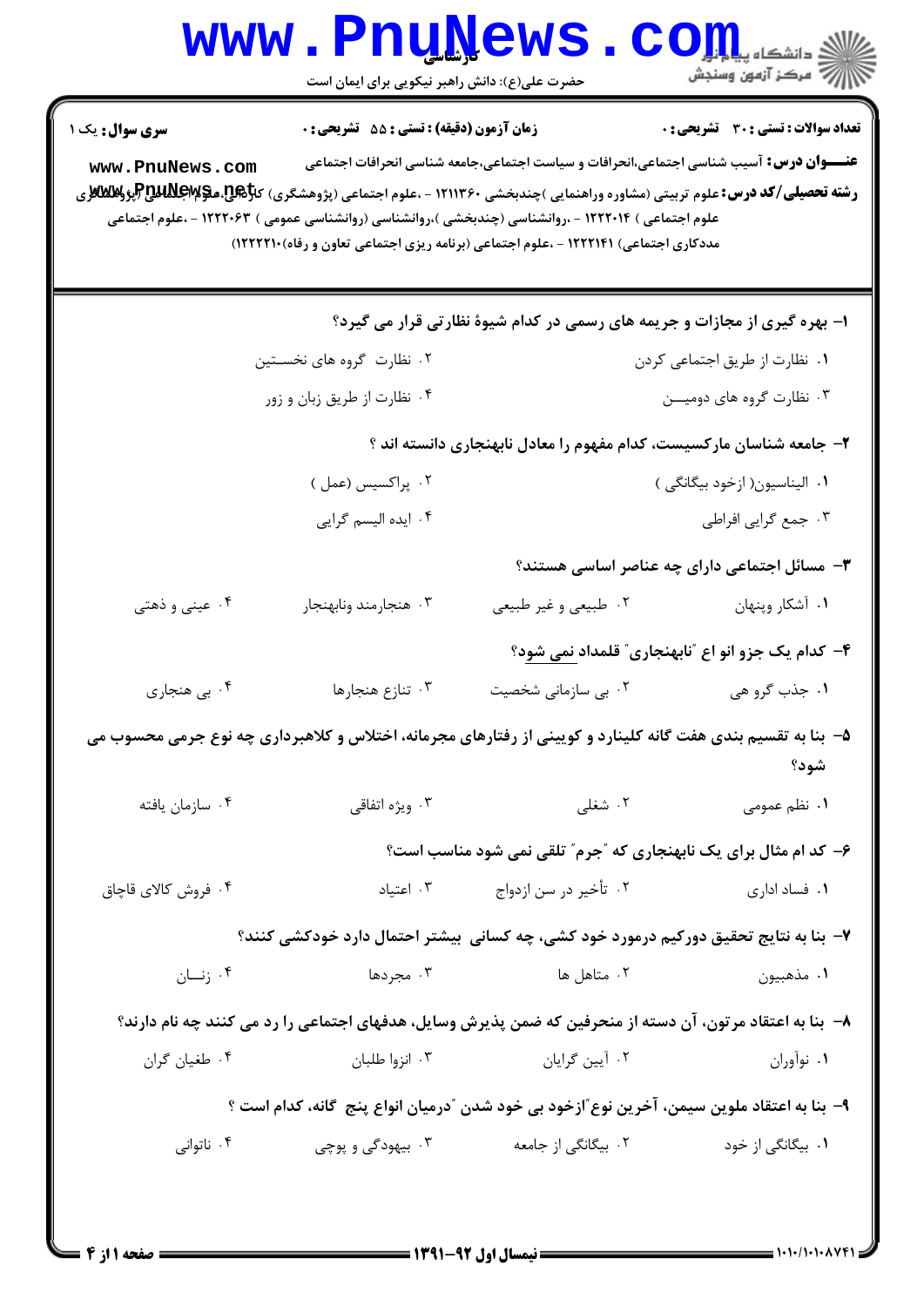|                                                                                                                                                                                                                                                                                                                                                                                                                                       | <b>www.PnuNews</b><br>حضرت علی(ع): دانش راهبر نیکویی برای ایمان است                                           |                                                                            | أأآت مركز آزمون وسنجش                   |  |  |
|---------------------------------------------------------------------------------------------------------------------------------------------------------------------------------------------------------------------------------------------------------------------------------------------------------------------------------------------------------------------------------------------------------------------------------------|---------------------------------------------------------------------------------------------------------------|----------------------------------------------------------------------------|-----------------------------------------|--|--|
| <b>تعداد سوالات : تستی : 30 ٪ تشریحی : 0</b><br>زمان آزمون (دقیقه) : تستی : 55 آتشریحی : 0<br><b>سری سوال : ۱ یک</b><br><b>عنـــوان درس:</b> آسیب شناسی اجتماعی،انحرافات و سیاست اجتماعی،جامعه شناسی انحرافات اجتماعی<br>www.PnuNews.com<br>علوم اجتماعی ) ۱۲۲۲۰۱۴ - ،روانشناسی (چندبخشی )،روانشناسی (روانشناسی عمومی ) ۱۲۲۲۰۶۳ - ،علوم اجتماعی<br>(مددکاری اجتماعی) ۱۲۲۲۱۴۱ - ،علوم اجتماعی (برنامه ریزی اجتماعی تعاون و رفاه)۱۲۲۲۱۰ |                                                                                                               |                                                                            |                                         |  |  |
|                                                                                                                                                                                                                                                                                                                                                                                                                                       |                                                                                                               | ۱۰– درکدام نوع انحراف، گروه صاحب نفع، دارای نقش است ؟                      |                                         |  |  |
| ۰۴ ارزشی                                                                                                                                                                                                                                                                                                                                                                                                                              | ۰۳ رفتاري                                                                                                     | ۰۲ تیپیک                                                                   | ۰۱ خاص                                  |  |  |
|                                                                                                                                                                                                                                                                                                                                                                                                                                       |                                                                                                               | 11- کدام مثال برای انحراف دارای کارکرد مثبت، مناسب است؟                    |                                         |  |  |
|                                                                                                                                                                                                                                                                                                                                                                                                                                       | ۰۲ خشونت و ایجاد رعب                                                                                          |                                                                            | ۰۱ فساد و رشــوه                        |  |  |
|                                                                                                                                                                                                                                                                                                                                                                                                                                       | ۰۴ سرقت و دزدی                                                                                                |                                                                            | ۰۳ نوآوری های روشنفکرانه                |  |  |
|                                                                                                                                                                                                                                                                                                                                                                                                                                       | ۱۲– در تبیین های جامعه شناسی کجروی،کدام رویکرد در تحلیل رفتارهای انحرافی بر سیاسی بودن نظم موجود تأکید دارد؟  |                                                                            |                                         |  |  |
| ۰۴ تضاد                                                                                                                                                                                                                                                                                                                                                                                                                               | ۰۳ کنش متقابل                                                                                                 | ۰۲ کارکردی                                                                 | ۰۱ ساختی                                |  |  |
| ۱۳– کدام نظریه پرداز معتقد است که گسترش اهمیت فرد گرایی یکی از علت های کج رفتاری درجوامع دارای همبستگی<br>اورگانیک است؟                                                                                                                                                                                                                                                                                                               |                                                                                                               |                                                                            |                                         |  |  |
| ۰۴ مرتون                                                                                                                                                                                                                                                                                                                                                                                                                              | ۰۳ مارکس                                                                                                      | ۰۲ دورکیم                                                                  | ۰۱ کنت                                  |  |  |
|                                                                                                                                                                                                                                                                                                                                                                                                                                       |                                                                                                               | ۱۴- دیدگاه بی سازمانی اجتماعی درتحلیل انحرافات بر چه موضوعی تأکید می ورزد؟ |                                         |  |  |
| ۰۴ منافع گروهی                                                                                                                                                                                                                                                                                                                                                                                                                        | ۰۳ کنترل اجتماعی                                                                                              | ۰۲ درآمد                                                                   | ۰۱ مقررات                               |  |  |
|                                                                                                                                                                                                                                                                                                                                                                                                                                       |                                                                                                               | 15- "ویلیام اگ برن "چه موضوعی را منبع اصلی بی سازمانی اجتماعی می دانست؟    |                                         |  |  |
| ۰۴ واماندگی فرهنگی                                                                                                                                                                                                                                                                                                                                                                                                                    | ۰۳ قوم مداری                                                                                                  |                                                                            |                                         |  |  |
|                                                                                                                                                                                                                                                                                                                                                                                                                                       | ۱۶– کدام متفکر معتقد است خانواده، مثل یک جهان قدسی، حوزه خصوصی را جاودانه می کند؟                             |                                                                            |                                         |  |  |
| ۰۴ بورديو                                                                                                                                                                                                                                                                                                                                                                                                                             | ۰۳ اوهلین                                                                                                     | ۰۲ ارسطو                                                                   | ١. ويكمن                                |  |  |
|                                                                                                                                                                                                                                                                                                                                                                                                                                       | ۱۷– درنظریه "نظارت اجتماعی" تریویس هیرشی، مواردی نظیر بیکار نبودن و انجام خدمت طولانی نظام وظیفه به کدام عنصر |                                                                            | تحکیم بخش پیوند فرد وجامعه اشاره دارد ؟ |  |  |
| ۰۴ اعتقاد                                                                                                                                                                                                                                                                                                                                                                                                                             | ۰۳ درگیری                                                                                                     | ۰۱ وابستگی مسلمان است.<br>او ایستگی                                        |                                         |  |  |
| ۱۸– کدام نظریه معتقد است که ویژگی های اقتصاد سرمایه داری، عامل اصلی پیدایش جرم وجنایت است؟                                                                                                                                                                                                                                                                                                                                            |                                                                                                               |                                                                            |                                         |  |  |
| ۰۴ ساخت گرايي                                                                                                                                                                                                                                                                                                                                                                                                                         | ۰۳ بی سازمانی اجتماعی                                                                                         | ۰۲ انتقــادی                                                               | ۰۱ نظارت اجتماعی                        |  |  |
|                                                                                                                                                                                                                                                                                                                                                                                                                                       |                                                                                                               |                                                                            |                                         |  |  |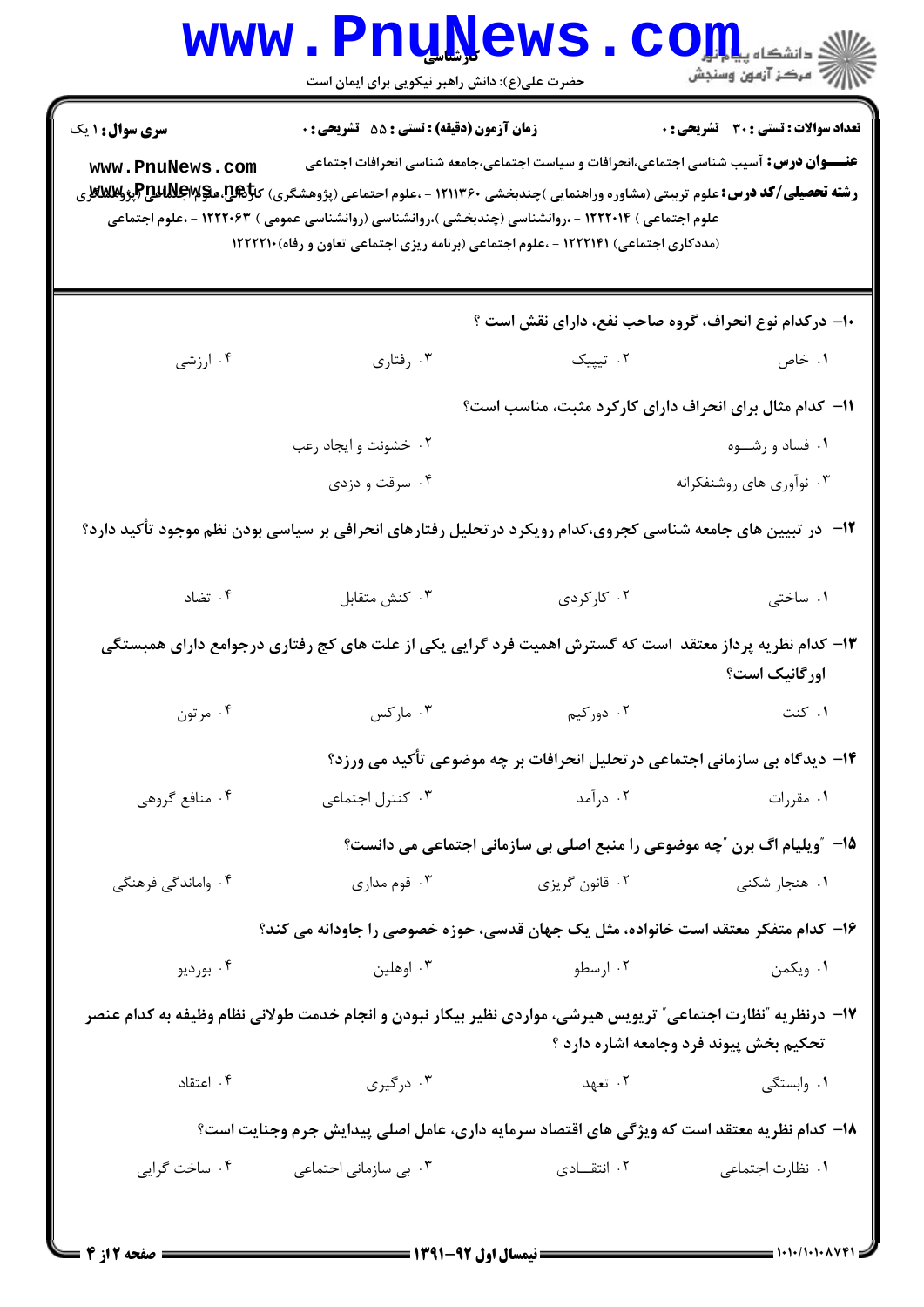| <b>WWW</b>                                                                                                                                                | <b>Funisems</b><br>حضرت علی(ع): دانش راهبر نیکویی برای ایمان است |                                                                                                                                                                                           | ک دانشکا ه پ <b>یا با وار</b> ∕<br>أأأأ " مرکز آزمون وسنجش                                                                                                                                                                                            |  |
|-----------------------------------------------------------------------------------------------------------------------------------------------------------|------------------------------------------------------------------|-------------------------------------------------------------------------------------------------------------------------------------------------------------------------------------------|-------------------------------------------------------------------------------------------------------------------------------------------------------------------------------------------------------------------------------------------------------|--|
| سری سوال: ۱ یک                                                                                                                                            | زمان آزمون (دقیقه) : تستی : 55 آتشریحی : 0                       |                                                                                                                                                                                           | تعداد سوالات : تستي : 30 - تشريحي : 0                                                                                                                                                                                                                 |  |
| www.PnuNews.com                                                                                                                                           |                                                                  | علوم اجتماعی ) ۱۲۲۲۰۱۴ - ،روانشناسی (چندبخشی )،روانشناسی (روانشناسی عمومی ) ۱۲۲۲۰۶۳ - ،علوم اجتماعی<br>(مددکاری اجتماعی) ۱۲۲۲۱۴۱ - ،علوم اجتماعی (برنامه ریزی اجتماعی تعاون و رفاه)۱۲۲۲۱۰ | <b>عنـــوان درس:</b> آسیب شناسی اجتماعی،انحرافات و سیاست اجتماعی،جامعه شناسی انحرافات اجتماعی<br><b>رشته تحصیلی/کد درس:</b> علوم تربیتی (مشاوره وراهنمایی )چندبخشی ۱۲۱۱۳۶۰ - ،علوم اجتماعی (پژوهشگری) کاک <sup>ه</sup> ای پوچاپایاللهلیجای پوپایاللهل |  |
|                                                                                                                                                           |                                                                  |                                                                                                                                                                                           | ۱۹– کدام دسته از فمینیست ها ًمعتقد است که زنان در اکثر موارد طوری جامعه پذیر می شوند که خشونت و استثمار را حق<br>خود می دانند؟                                                                                                                        |  |
|                                                                                                                                                           | ۰۲ مارکسیست فمینیست ها                                           |                                                                                                                                                                                           | ۰۱ رادیکال فمینیست ها                                                                                                                                                                                                                                 |  |
|                                                                                                                                                           | ۰۴ ليبرال فمينيـست ها                                            |                                                                                                                                                                                           | ۰۳ سوسیال فمینیست ها                                                                                                                                                                                                                                  |  |
| ۲۰− کدام نظریه، کجروی را نه به عنوان مجموعه ای از ۖ ویژگی های افراد یا گروه ها بلکه به عنوان یک فرایند کنش متقابل میان<br>کجروان و ناکجروان تبیین می کند؟ |                                                                  |                                                                                                                                                                                           |                                                                                                                                                                                                                                                       |  |
| ۰۴ انگ زنی                                                                                                                                                | ۰۳ فمینیسم                                                       | ۰۲ بی سازمانی                                                                                                                                                                             | ٠١. نظارت اجتماعي                                                                                                                                                                                                                                     |  |
|                                                                                                                                                           |                                                                  |                                                                                                                                                                                           | <b>۲۱</b> – کدام گزینه زیر در دسته مطالعات ژرفانگر قرار نمی گیرد؟                                                                                                                                                                                     |  |
| ۰۴ مشاهده مستقیم                                                                                                                                          | ۰۳ پیمایش خود گزارشی                                             | ۰۲ مطالعه موردي                                                                                                                                                                           | ۰۱ بهمن سازی                                                                                                                                                                                                                                          |  |
|                                                                                                                                                           |                                                                  |                                                                                                                                                                                           | ۲۲- ٪ نانسی لی ٪ برای مطالعهٔ تجربهٔ سقط جنین از چه شیوه ای استفاده کرد؟                                                                                                                                                                              |  |
| ۰۴ مشاهدهٔ مشارکتی                                                                                                                                        | ۰۳ پیمایش خود گزارشی                                             | ۰۲ مطالعهٔ موردی                                                                                                                                                                          | ۰۱ بهمن ساز ی                                                                                                                                                                                                                                         |  |
| ۲۳– در این ًنوع مطالعه، آزمودنی ها به پرسش هایی پاسخ می دهند که نوع، میزان و کیفیت مشارکت آنان در اشکال متفاوت<br>کجروی پرسیده می شود؟                    |                                                                  |                                                                                                                                                                                           |                                                                                                                                                                                                                                                       |  |
| ۰۴ مشاهده ای                                                                                                                                              |                                                                  | ۰۲ پیمایش خود گزارشی مستقص دردی                                                                                                                                                           | ۰۱ ژرفانگر                                                                                                                                                                                                                                            |  |
|                                                                                                                                                           |                                                                  | پنهان ایجاد شده به وسیله واکنش های اجتماعی استفاده کند،کجروی او چه نامیده می شود؟                                                                                                         | ۲۴- طبق نظر "لمرت" زمانی که کسی از رفتار انحرافی خود به عنوان ابزاری برای دفاع،حمله یا سازگاری با مسائل آشکار و                                                                                                                                       |  |
| ۰۴ دومین                                                                                                                                                  | ۰۳ انگیزشی                                                       | ۰۲ نخستین                                                                                                                                                                                 | ٠١. اجتماعي                                                                                                                                                                                                                                           |  |
|                                                                                                                                                           |                                                                  |                                                                                                                                                                                           | ۲۵- از کدام نوع فساد اداری، مقامات مسئول و اکثر مردم عادی، عمدتا چشم پوشی می کنند؟                                                                                                                                                                    |  |
| ۰۴ نظام مند                                                                                                                                               | ۰۳ سفید                                                          | ۰۲ خاکستری                                                                                                                                                                                | ۰۱ سیاه                                                                                                                                                                                                                                               |  |
|                                                                                                                                                           |                                                                  |                                                                                                                                                                                           |                                                                                                                                                                                                                                                       |  |